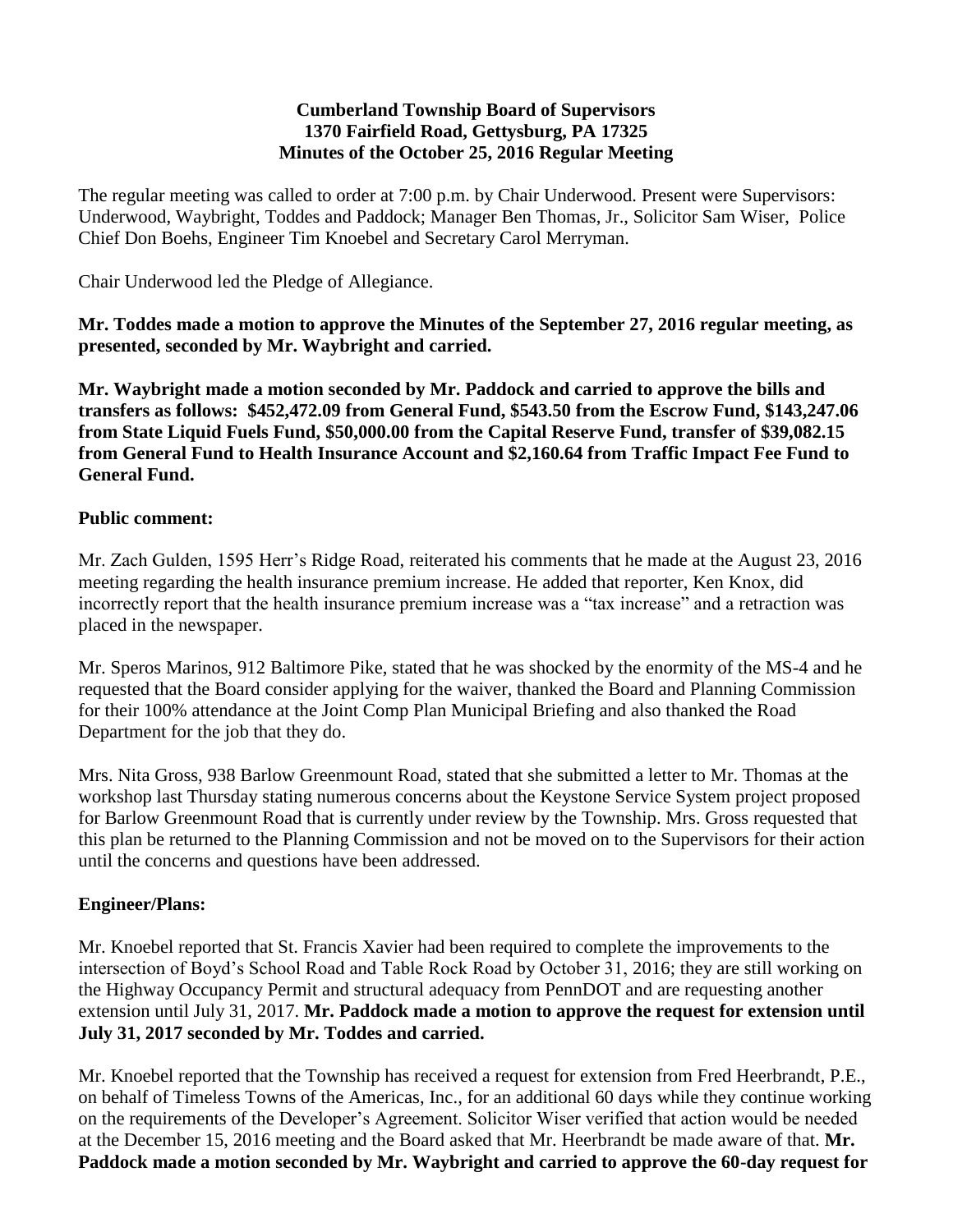### **extension for Timeless Towns of the Americas, Inc., informing them that approval will be needed at the December 15, 2016 meeting and any submissions / resubmissions will be needed prior to that date so there is adequate time to review them.**

Mr. Knoebel updated the Board on the status of the Keystone System Services Land Development Plan. He reported that the Planning Commission did recommend approval of the plan based on the comments in his October 12, 2016 review being addressed. He added that he received a copy of a draft revised submission on Friday, it was briefly reviewed, appears that some of the comments have been addressed and the applicant was advised to formally submit the revised plan to the Township office so the review can formally get under way. Mr. Knoebel stated that he believes that the plan needs action at the November Supervisor's meeting and he feels that the formal submission will be made shortly. Mr. Steve Yingst, consultant for the project, stated that the stormwater concerns have been addressed and has been through Township and County engineering. He added that perc holes were dug to verify percolation, that is not one of the questions in the review, and they have submitted revised plans addressing the comments on Leah Heine's (KPI representative) "concern list." He added that they are trying to work in the spirit of the community to make everyone happy. Mr. Yingst did state that they did not do a formal submission. Mr. Knoebel stated that they want all of the comments addressed and need a formal submission. Mr. Stan Laskowski, counsel for Keystone Systems Services, stated that they are working with Mr. Wiser on the Developer's Agreement and Stormwater Operations and Maintenance Agreement. Mr. Thomas added that the Township will work with the engineer to address the concerns in Mrs. Gross' letter submitted last Thursday. There were several questions from the neighbors including the approval timeline and who the residents will contact if this does get built and there are problems. Mr. Thomas stated that they would contact the Township and with help from the Township's engineer the problem will be addressed in accordance with the approved plan and Operation and Maintenance Agreement.

Mr. Knoebel reported that the Township received a request from Hartman & Yannetti, Counsel for Misty Ridge – Recreation Lot, to modify the approved and recorded plan for a pavilion with restrooms. The modification is to remove the restrooms and replace them with a port-a-pot. Mr. Toddes reported that he rode out to the site and the pavilion appears to be a storage building with a small area on the end where they could possibly put a picnic table. Mr. Toddes added that the Township did return the developer's Park and Rec fee to use towards building this "pavilion." **Mr. Toddes made a motion to deny the request to modify the approved and recorded plan for the Misty-Ridge – Recreational Lot by removing the restrooms shown on the plan seconded by Mr. Paddock and carried.**

Mr. Knoebel provided the Supervisors with a quote for preparing the application for the MS-4 waiver, in the amount of \$6,500.00. Mr. Knoebel added that at least \$5,000.00 of this money would come off of the \$25,000.00 being placed in the 2017 budget for the preparation of the Notice of Intent. **Mr. Toddes made a motion to approve the \$6,500.00 expenditure and move forward with the waiver application to the MS-4 requirement. The motion was seconded by Mr. Paddock and carried.**

The Board took a short break while Court Reporter, Deb Zepp, got set up for the advertised hearings.

At approximately 7:50 p.m., Chair Underwood adjourned the regular meeting for two public hearings that were duly advertised and she asked Solicitor Wiser to preside over the hearings.

Hearing No. 1 for a proposed amendment to Zoning Chapter 27 to allow custom printing, sewing or assembly of promotional items in the Mixed-Use (MX) zoning district and;

Hearing No. 2 for a proposed amendment to Chapter 19 of the Sign Ordinance regarding political signs

At approximately 8:10 p.m. the hearings were closed and the regular meeting was reconvened. Please see the transcripts for the entire record of each hearing.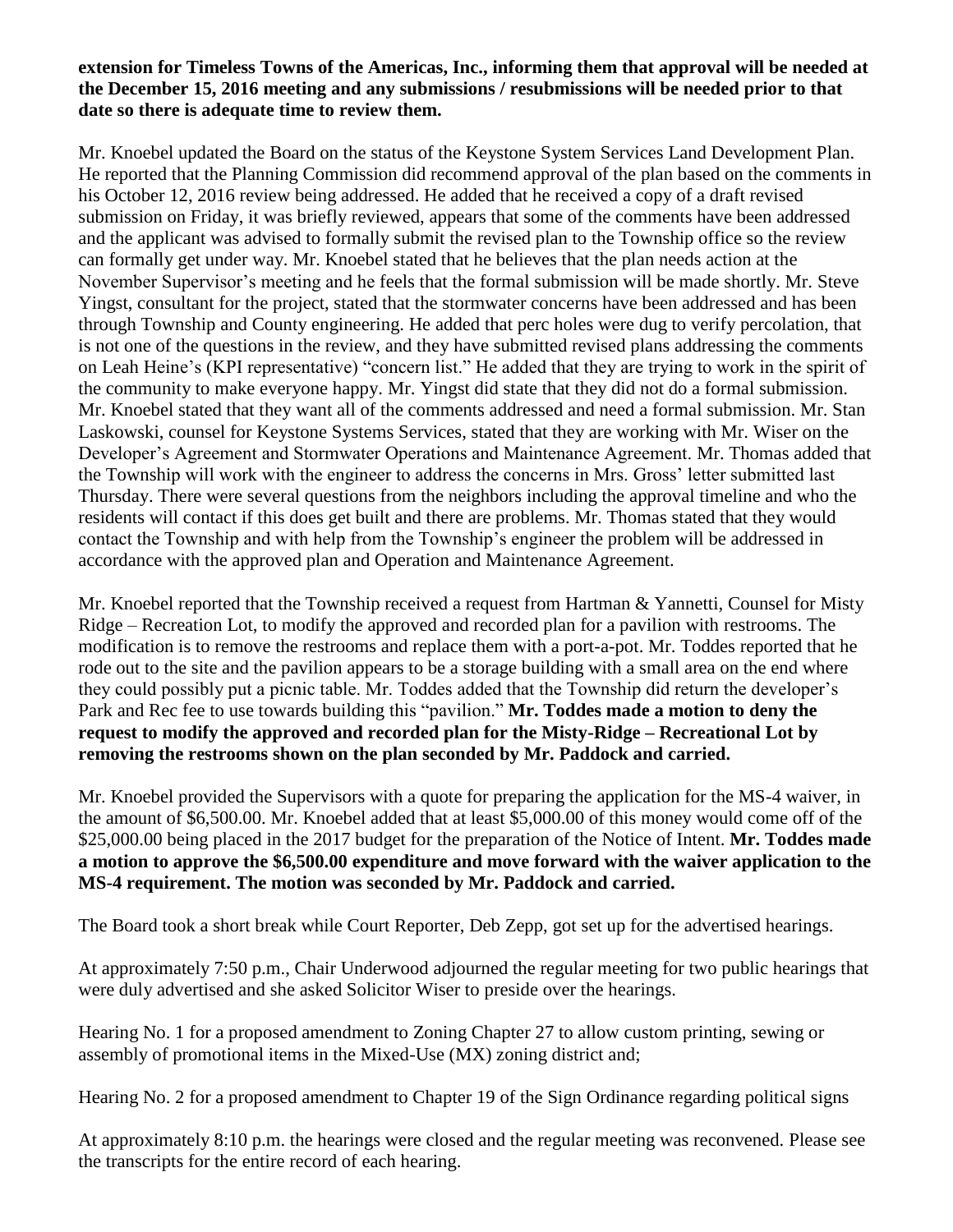Chair Underwood stated that the Board can take action on the proposed ordinance amendments at this time.

## **Mr. Waybright made a motion seconded by Mr. Toddes and carried to approve the proposed amendment to Zoning Chapter 27 to allow custom printing, sewing or assembly of promotional items in the Mixed-Use (MX) zoning district.**

## **Mr. Toddes made a motion seconded by Mr. Paddock and carried to approve a proposed amendment to Chapter 19 of the Sign Ordinance regarding political signs.**

Chair Underwood called the regular meeting back to order.

# **Police Report:**

Police Chief Don Boehs presented a written and oral report of police activities for the month of September including: 504 complaints - Psych/suicide-1, Disturbances-2, Assault/Harassment-5, Domestics-6, Criminal Mischief-2, Suspicious Activity-18, Thefts-2, Alarms-12, Medical Emergency-9, 911 Hang Up-1, Sexual assault-2, Burglary-1, Fraud-2, Wanted Person-1, Reported Drug Activity-2, Cruelty to Animals-1; 212 traffic stops, 84 combined arrests, 11 traffic accidents, 21 targeted enforcements and 9,857 patrol miles. He added that they assisted other agencies ten times and they were assisted twice. Police Chief Boehs reported that they have had over 800 Oak Lawn Cemetery complaints and 110 walk-in complaints. Police Chief Boehs thanked some of the residents who attended the Open House and they plan on doing this at least twice a year. Mr. Toddes asked Chief Boehs to address how fast the police officers drive. Chief Boehs stated that the Police Department is tasked with the protection of the citizens of Cumberland Township and preservation of life, so given the circumstances the officers do travel in excess of the speed limit. He stated that it is required, the officer's speeds are usually related to the type and severity of the call and circumstances dictate the speeds. Chief Boehs also stated that the lights and sirens may make the police car appear that it is going faster than it is. Mr. Paddock stated that he would like to know in what municipalities the police are assisting the State Police.

# **Active Business:**

Mr. Thomas reported that the November workshops will be held at 7:00 p.m. on the following Thursdays: November 3, 2016 for budget presentation, November 10, 2016 for a joint meeting with the Planning Commission to review the Draft Future Land Use Map from the Joint Comprehensive Plan, and November 17, 2016 for budget presentation (if needed.) The regular meeting is Tuesday, November 22, 2016 at 7:00 p.m. and the regular meeting in December is on Thursday the  $15<sup>th</sup>$  at 7:00 p.m.

Mr. Thomas also reported that the Township's contract for electric generation with Constellation Energy is expiring in early December. He added that we are currently paying .0624 cents per kilowatt hour and he has negotiated a new rate for electric generation from Constellation Energy of .0585 cents per kilowatt hour. Mr. Thomas stated that we have been participating with Constellation Energy for several years and this is in partnership with the Pennsylvania League of Cities and Municipalities that shop around for the best rate. **Mr. Toddes made a motion to authorize Mr. Thomas to enter into the contract with Constellation Energy for electric generation at .0585 cents per kilowatt hour seconded by Mr. Waybright and carried. Mr. Toddes made an addendum to the prior motion to include that the length of the contract is four years.**

Mr. Thomas reported that the Board received correspondence from Barlow Volunteer Fire Company for a distribution reimbursement, in the amount of \$26,794.62 from the Fire Tax. Mr. Thomas recommended that this be tabled until December until the Township has all requests from the other fire departments. **Mr. Waybright made a motion to table Barlow's request for reimbursement until December when all**